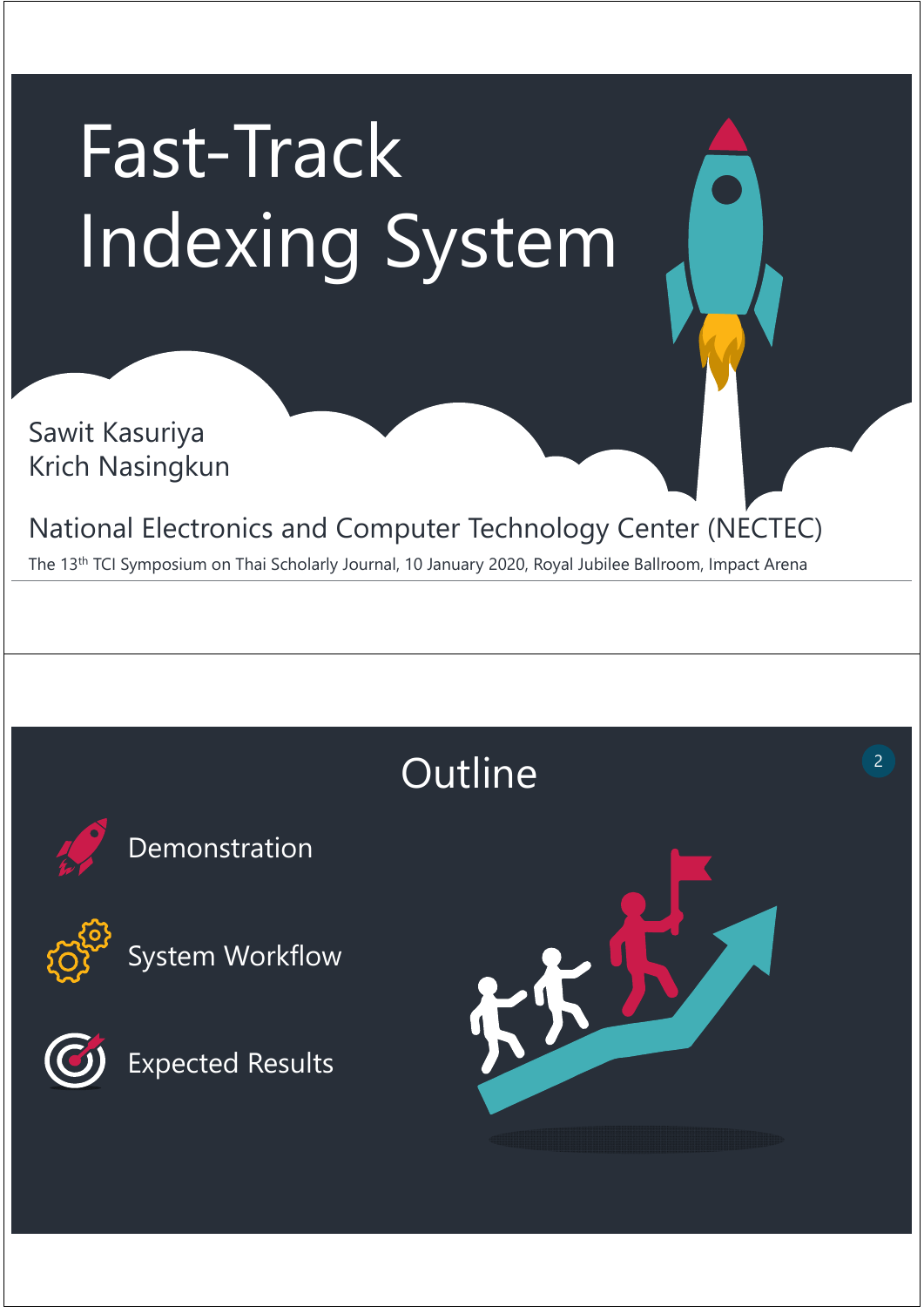

# **System Workflow**

4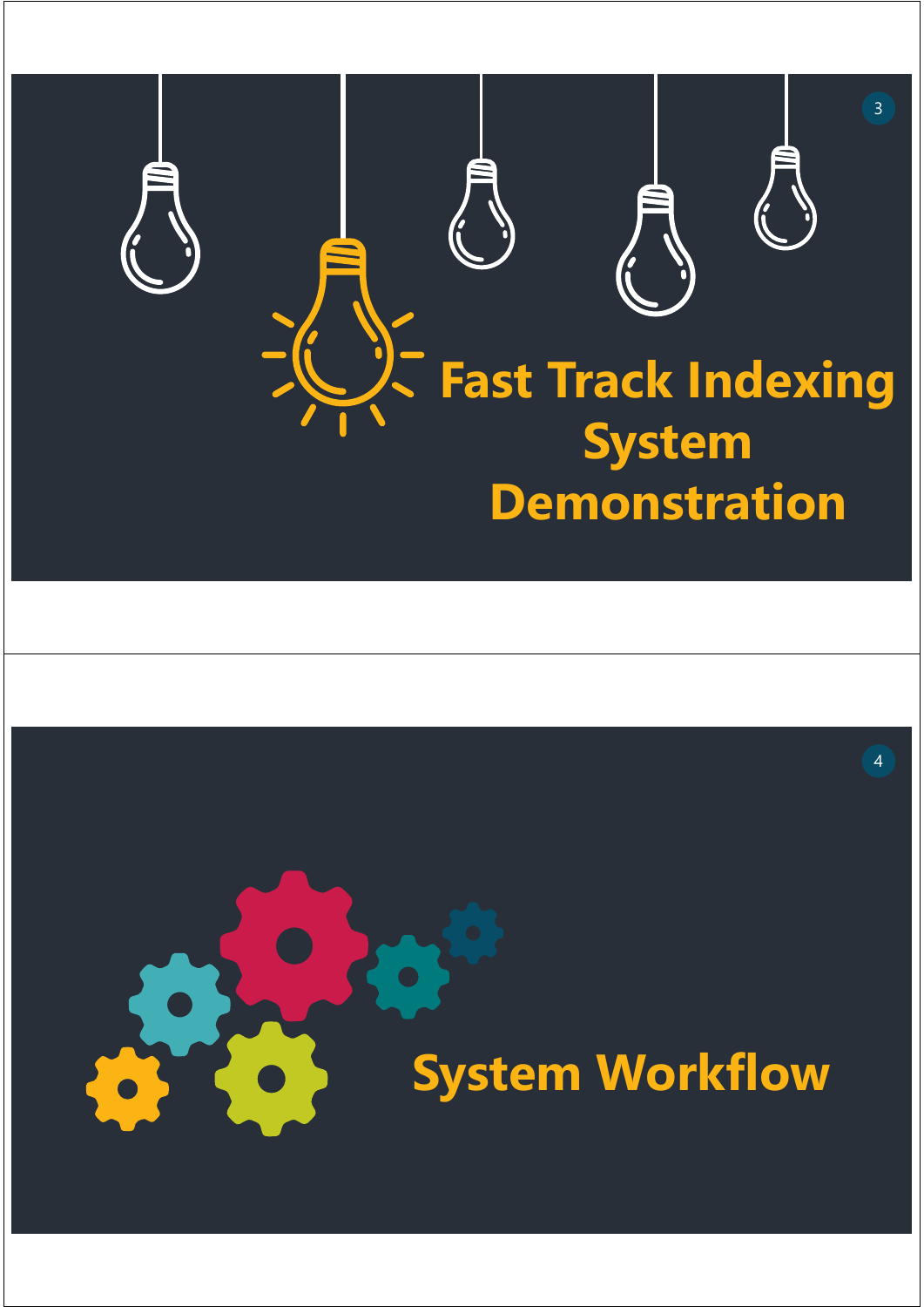

# TCI Indexing articles statistic (2019)

23,498 Articles



www.yourwebsite.com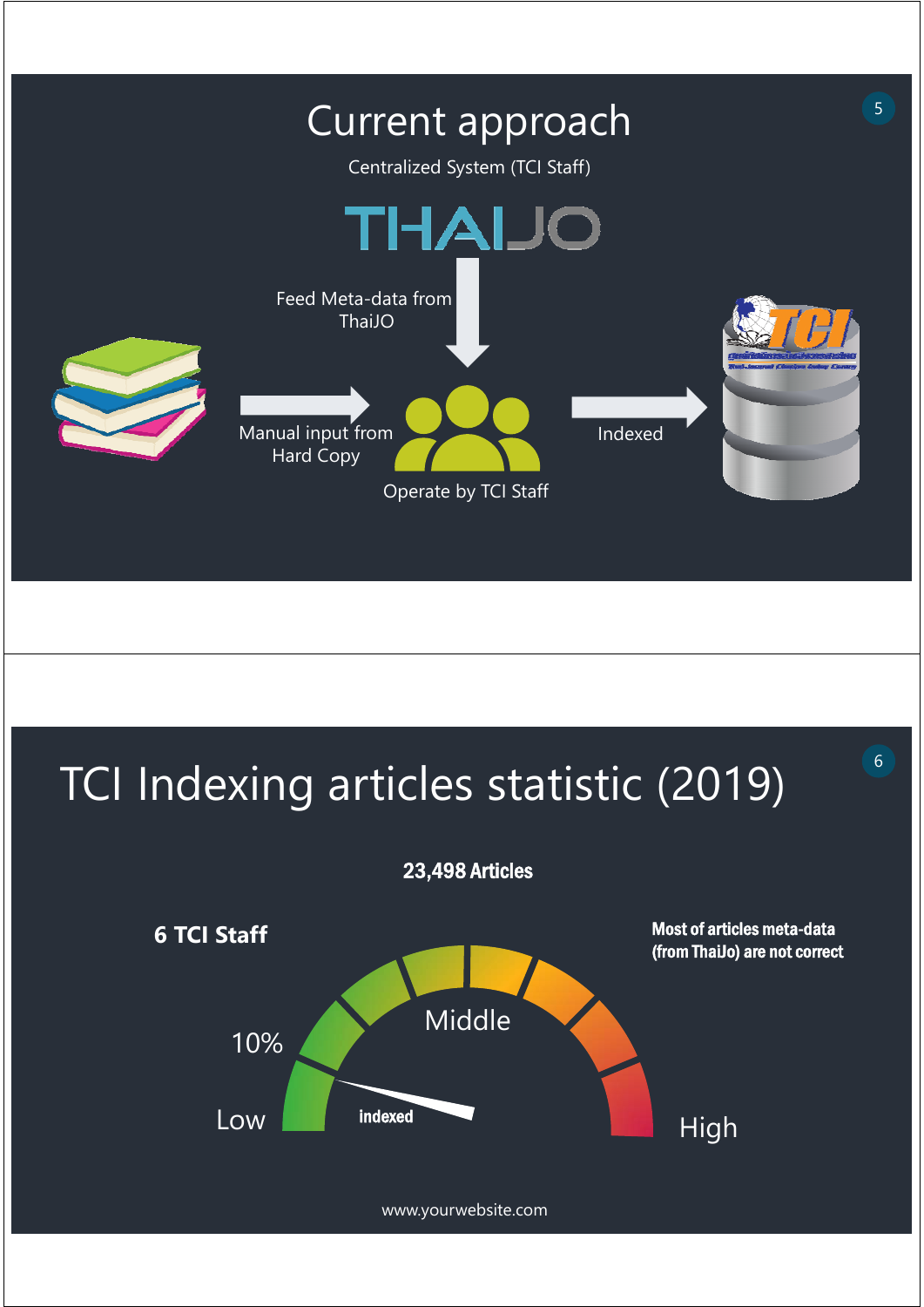

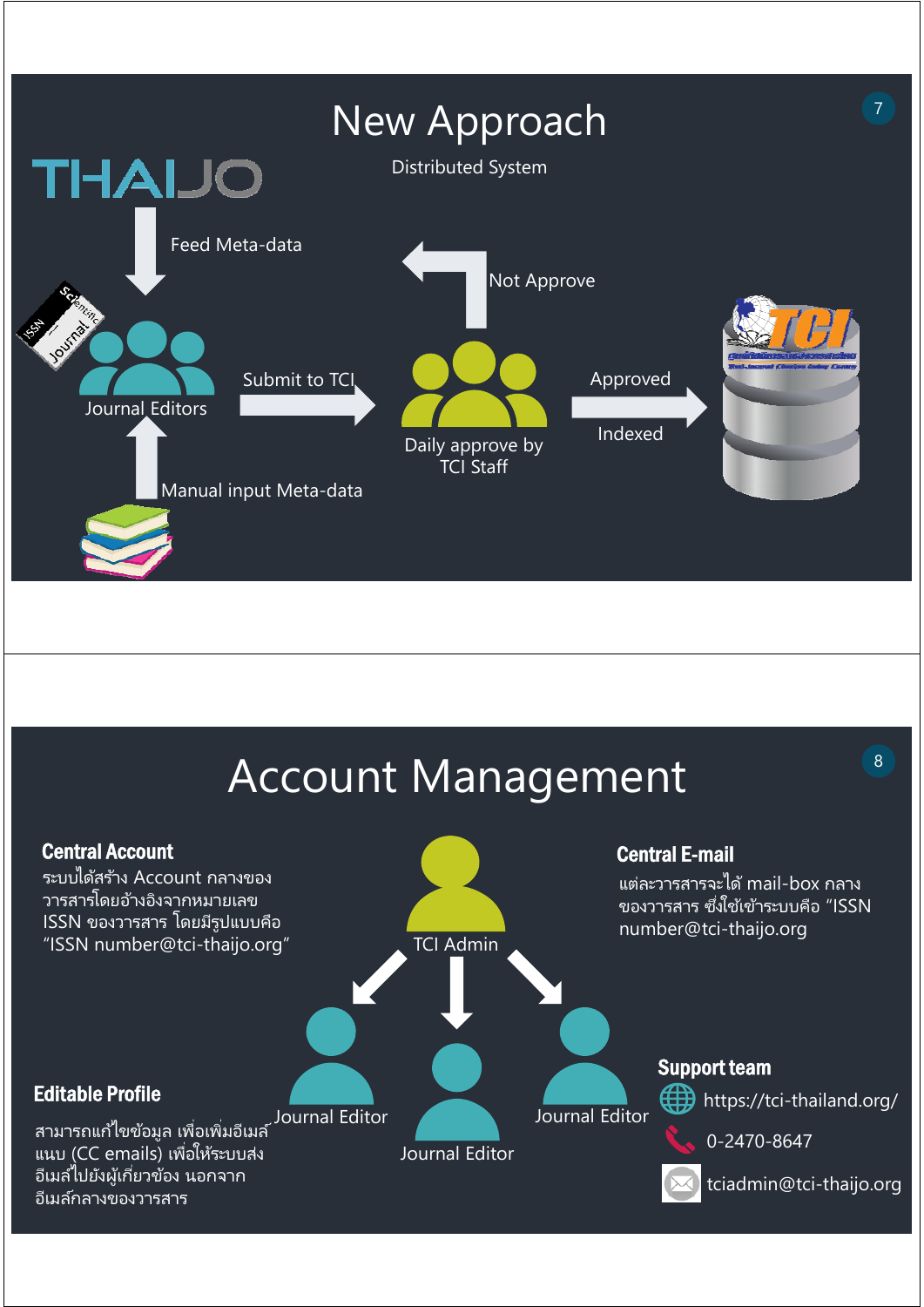

## Indexing status to TCI database



**2**

#### Submission status

 $\square$  Incomplete submission  $\square$  Complete submission

#### Revision status

- **Revision required**  $\Box$  Revision completed
- Completion status

 $\square$  Indexing completed  $\Box$  Not indexed

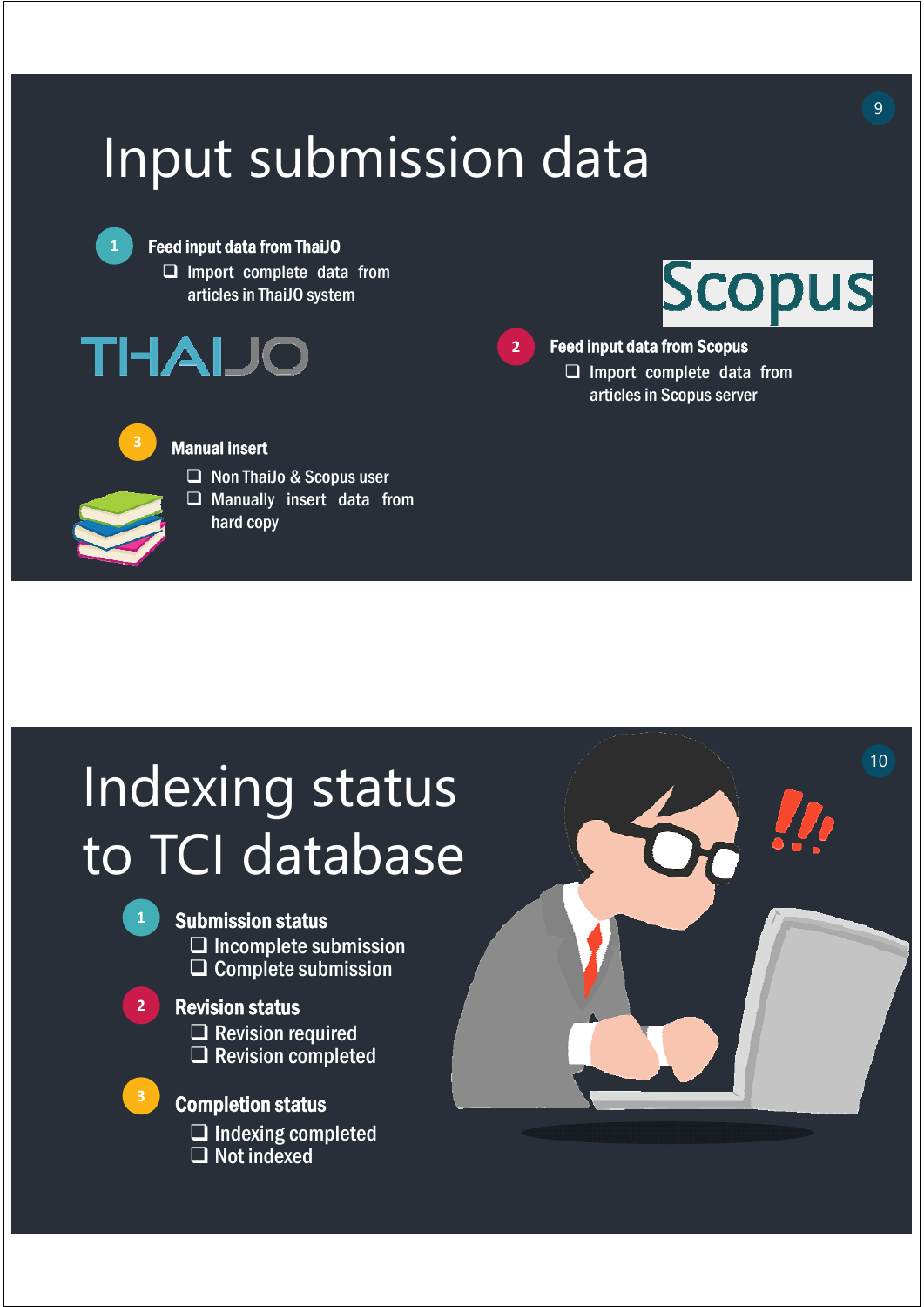### Email Notifications **11**

### **Daily emails to report following activities**



Submission confirmation

02 Revision required

01

**03** Submission approved

**04** Submission rejected

### Check List



#### **Article Meta-data**

Title, Abstract, Keyword, Page number, URL, Document Type



Complete list of authors, Affiliation of all authors **Author information** 



### **References information**

Complete list of all references, correct format of references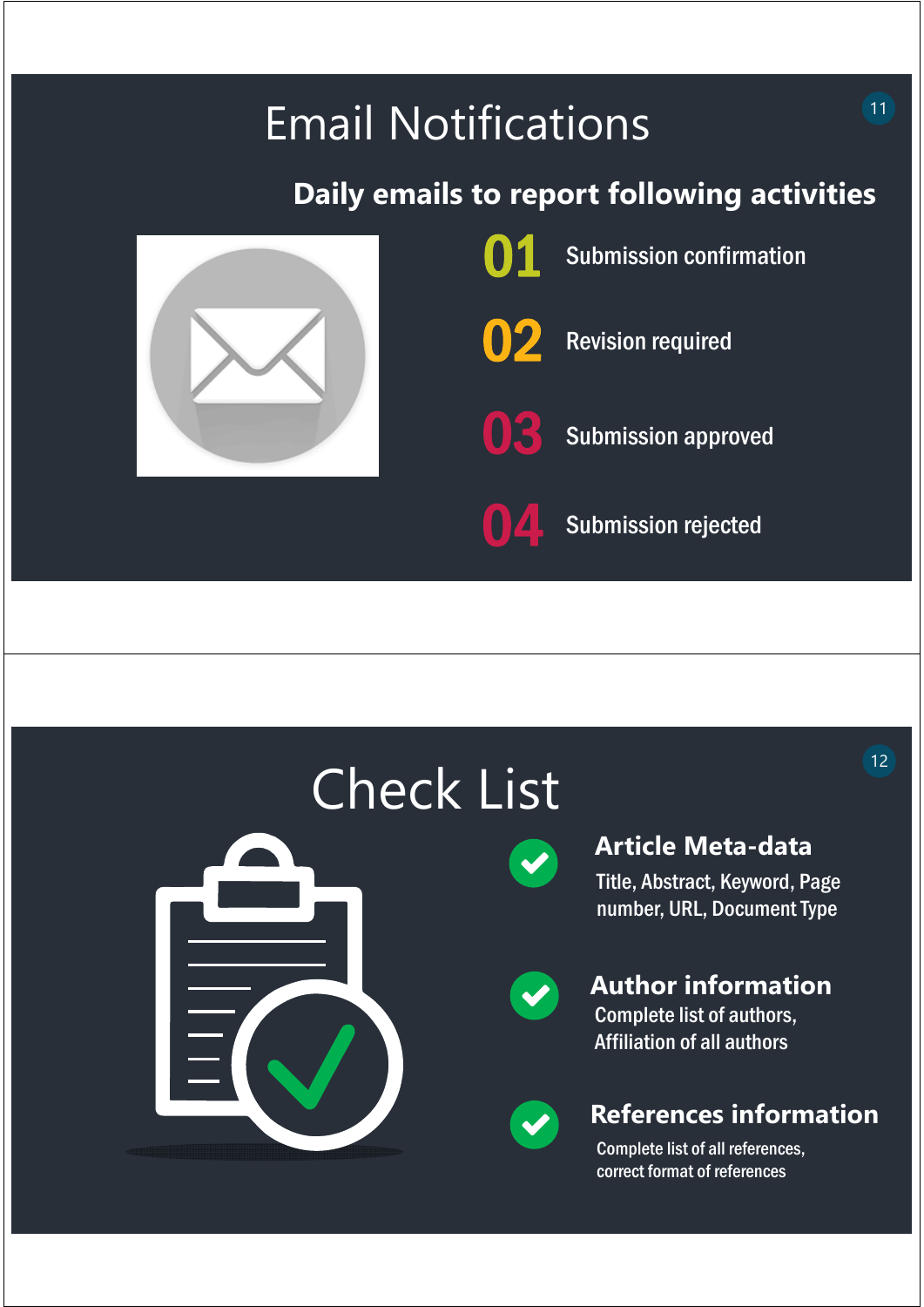|                                  | List of issues Article List                                                                                                        |                         |         |                                                                                                         |                  |           | <b>Environment and Natural Resources Journal</b> |  |
|----------------------------------|------------------------------------------------------------------------------------------------------------------------------------|-------------------------|---------|---------------------------------------------------------------------------------------------------------|------------------|-----------|--------------------------------------------------|--|
|                                  | Year: 2015, Issue #: 2, Vol: 13                                                                                                    |                         | Journal | Fa Nuea Journal                                                                                         | retrieve         |           |                                                  |  |
|                                  |                                                                                                                                    |                         | Issue   | Vol 10 No 1 (2019): January - June<br>$\hat{\mathbf{v}}$                                                |                  |           |                                                  |  |
|                                  | Create article                                                                                                                     |                         | Article | THEMES IN GLOBAL PHENOMENON VERSES: A CASE OF THAMILUANG- \$                                            |                  |           |                                                  |  |
|                                  | Show 10 $\div$ entries                                                                                                             |                         |         |                                                                                                         |                  |           | Search:                                          |  |
|                                  | NO. 4                                                                                                                              | Article Title $\approx$ |         |                                                                                                         | Cancel<br>Import | $ie$ $=$  | Actions =                                        |  |
| $\mathbf{1}$                     |                                                                                                                                    | A Grazing Capacity M    |         |                                                                                                         |                  |           |                                                  |  |
| $\overline{2}$<br>$\overline{3}$ |                                                                                                                                    |                         |         | Households Willingness to Pay for Improved Solid Waste Management in Banepa Municipality, Nepal         | approved         | $14 - 25$ |                                                  |  |
|                                  |                                                                                                                                    |                         |         | Tobacco Smoke Pollution from Designated Smoking Rooms in Bangkok?s Major International Airport          | approved         | $26 - 32$ |                                                  |  |
|                                  | $\overline{A}$<br>Copying Mechanisms in Repeated Floods Areas: A Case Study in Ba Baong Commune in Prey Veng Province,<br>Cambodia |                         |         | approved                                                                                                | $33 - 43$        |           |                                                  |  |
| 5                                |                                                                                                                                    |                         |         | Determinants of Food Bank from Melientha suavis Pierre in a Rural Community in Phrae Province, Thailand | approved         | 44-54     |                                                  |  |
| Showing 1 to 5 of 5 entries      |                                                                                                                                    |                         |         |                                                                                                         |                  |           | Next<br>Previous                                 |  |

| Reference #4                |     |                                                                                                        |      | Reference #4 - Authors: วารสารต้องระบุชื่อผู้แต่ง |
|-----------------------------|-----|--------------------------------------------------------------------------------------------------------|------|---------------------------------------------------|
| Reference text              |     |                                                                                                        |      | Reference #4 - Article Title: ต้องมีชื่อบทความ    |
|                             |     | รัตน์ศิริ ทา โต. (2551). แหล่งเผยแพร่ผลงานวิชาการทางพยาบาลศาสตร์. วารสารพยาบาลสภากาชาดไทย, 1(1), 1-16. |      |                                                   |
|                             |     |                                                                                                        |      |                                                   |
| Authors                     |     |                                                                                                        |      |                                                   |
| Separated by ; (semi colon) |     |                                                                                                        |      |                                                   |
| Article Title               |     |                                                                                                        |      |                                                   |
|                             |     |                                                                                                        |      |                                                   |
| Source Title                |     |                                                                                                        |      |                                                   |
|                             |     |                                                                                                        |      |                                                   |
| Year                        | Vol | Issue                                                                                                  | Page |                                                   |
|                             |     |                                                                                                        |      |                                                   |
| DOI                         |     | Link                                                                                                   |      |                                                   |
|                             |     |                                                                                                        |      |                                                   |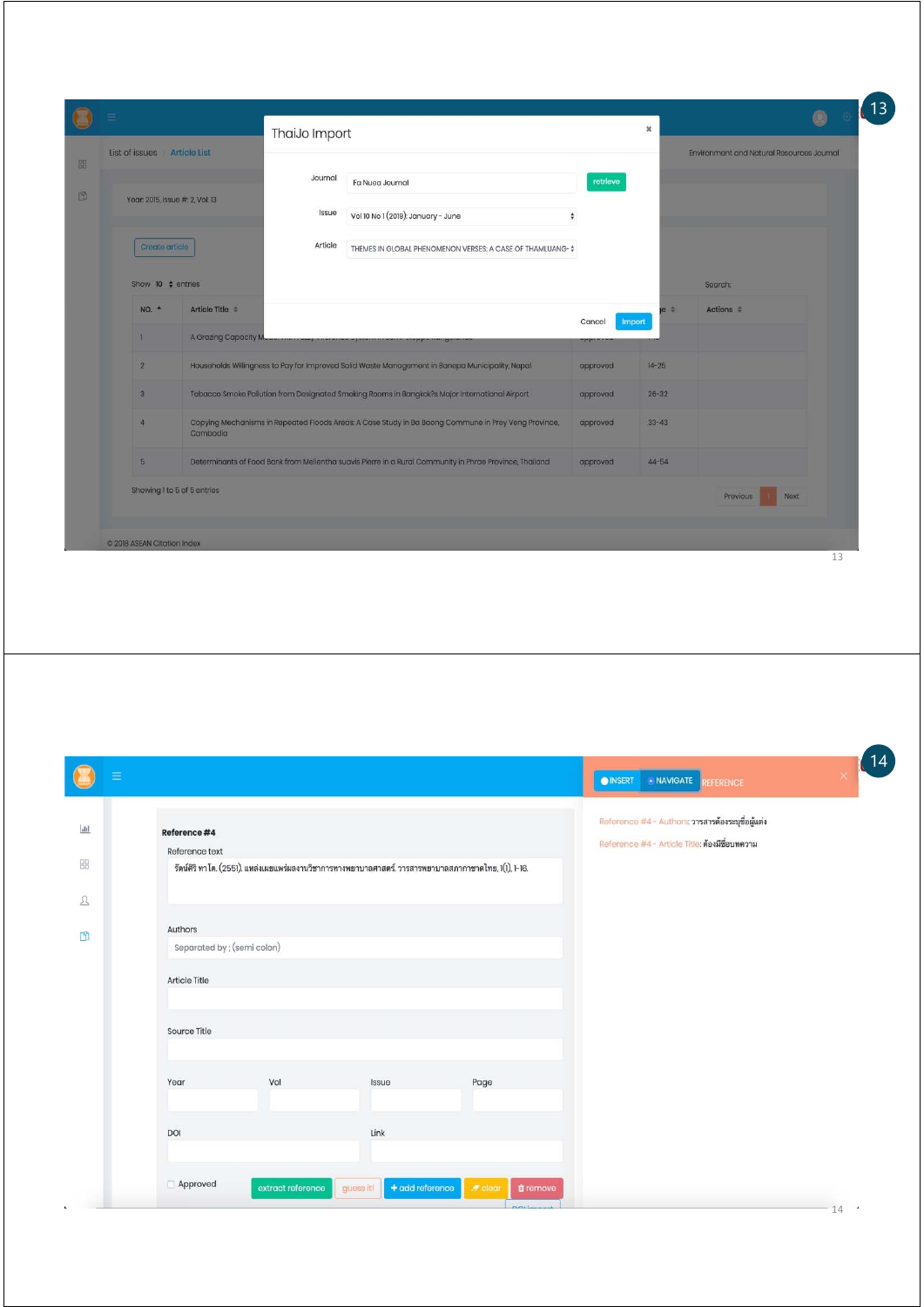### Expected result 15



01 Contribution from all stakeholder

Good quality of articles meta-data in online website 02

03 Published articles are indexed in TCI database in the same published year